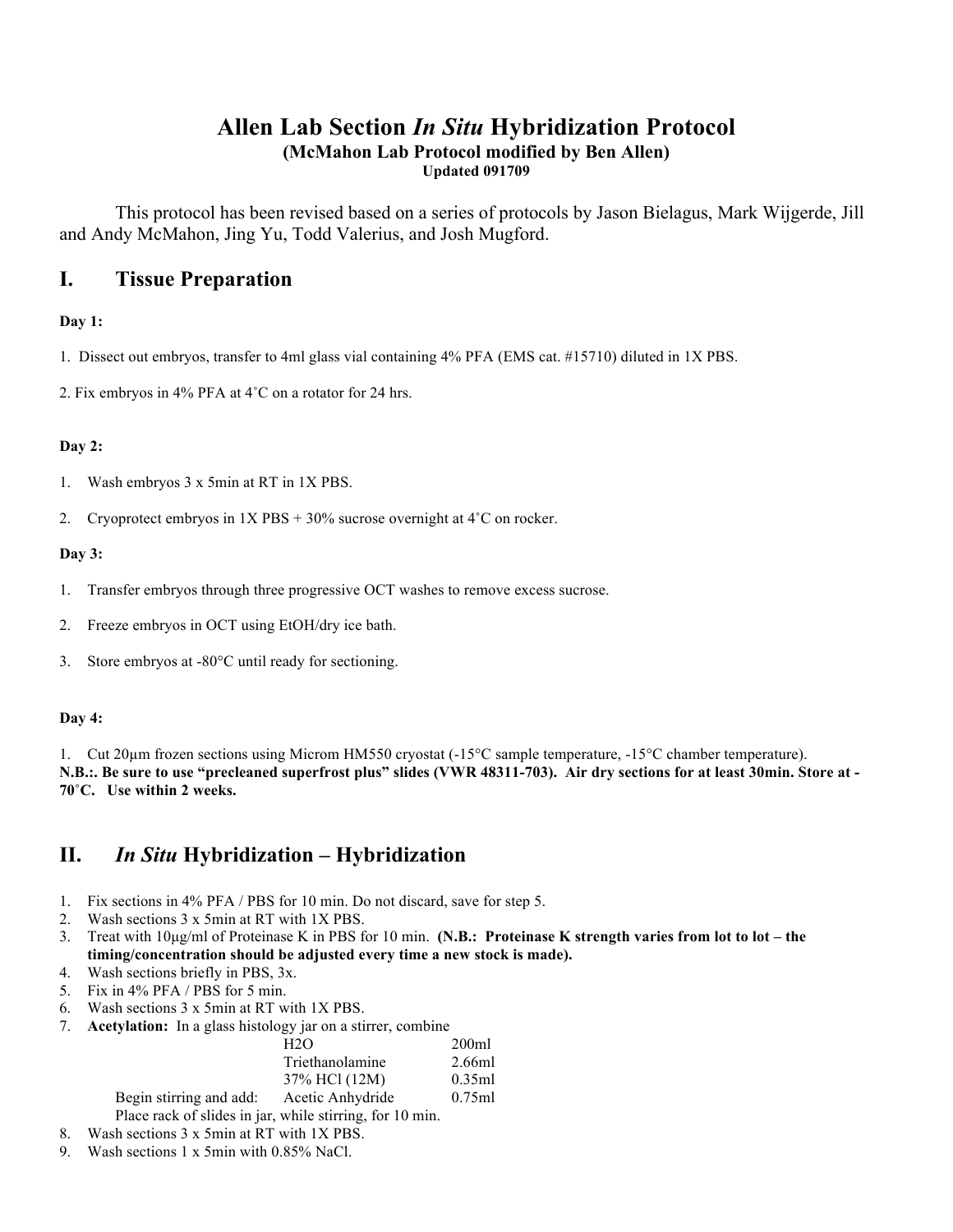- 10. Wash sections 1 x 5min with 70% EtOH (diluted from 100% EtOH in 0.85%NaCl).
- 11. Wash sections 1 x 5 min with 95% EtOH.
- 12. Air dry sections for 10min. **(N.B.: This step is very flexible; samples can be safely air dried anywhere from 1min to 2hrsor possibly even longer).**
- 13. **Hybridization:** Dilute probes with hybridization buffer such that the probe concentration is 1ng/µl. Boil the diluted probe for 5min. at 100°C in heating block. Place probe on ice for 1-2min. before adding to the slides.
- 14. Arrange slides horizontally in a humidified chamber (humidified with 5X SSC), remove excess solution, apply ~100µl of hybridization buffer with probe to each slide, and apply parafilm. Incubate at 70˚C overnight.

# **III.** *In Situ* **Hybridization – Washes and Antibody**

#### **Day 5:**

- 1. Immerse slides in 5X SSC, pH 4.5 at 65˚C to allow parafilm to separate (5 min).
- 2. Wash slides in 1X SSC pH4.5/50% formamide at 65˚C for 30 min.
- 3. Wash slides 1 x 10min. with TNE at 37˚C.
- 4. Dilute 75µl RNase A (10mg/ml) into 150ml TNE.
- 5. Incubate slides in RNase A (5ug/ml) in TNE at 37˚C for 15min.
- 6. Wash slides 1 x 10min. with TNE at 37˚C.
- 7. Wash slides 1 x 20min. with 2xSSC, pH 4.5 at 65˚C.
- 8. Wash slides 2 x 20min. with 0.2xSSC, pH 4.5 at 65˚C.
- 9. Wash slides 3 x 5min. with MBST.
- 10. Block slides with MBST + 10% HISS + 2% BMB for 1-2 hrs at RT.
- 11. Dilute AP conjugated anti-DIG Ab (Roche cat. #11 093 274 910) 1:4000 in MBST + 1% HISS + 2% BMB.
- 12. Arrange slides horizontally in a humidified chamber (humidified with MBST), remove excess solution, apply ~200µl of antibody

solution to each slide, and apply parafilm. Incubate at 4˚C overnight.

# **IV. Detection**

#### **Day 6:**

- 1. Immerse slides in MBST to separate parafilm from the slides.
- 2. Wash the slides 3 x 5min in MBST.
- 3. Wash the slides 3 x 5min in NTMT, pH9.5.
- 4. Arrange slides horizontally in a humidified chamber (humidified with MBST), remove excess solution, apply ~200µl of BM purple to each slide, and apply parafilm. Incubation times will vary depending on the strength of the probe from a few hours to a few days.
- 5. To mount slides:
	- 1. Wash slides 3 x 5min with 1X PBST, pH4.5.
	- 2. Fix slides in 4% PFA + 0.2% glutaraldehyde for 30 min. at RT.
	- 3. Wash slides 3 x 5min. with 1X PBS.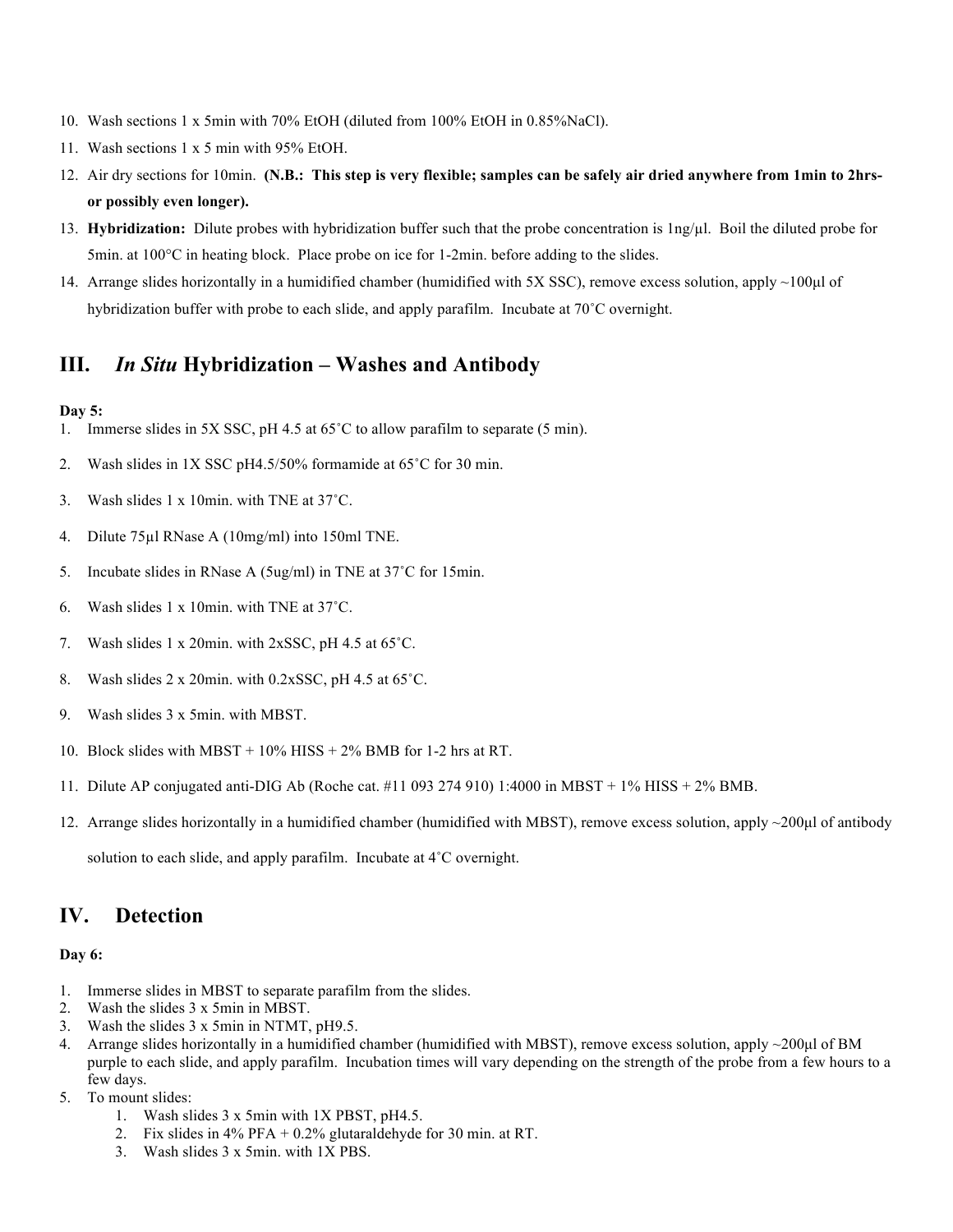- 4. Rinse slides 1x briefly in 70% EtOH and dry at 60˚C for ~10 min.
- 5. Mount coverslips on slides with Glycergel (DAKO cat. #C0563; pre-heated to 60°C).

# **Solutions, materials and other notes:**

#### **Hybridization Buffer (5xSSC)**

50% formamide (Fisher BP 227 100) 5X SSC pH 4.5 (use citric acid to adjust pH) 50µg/ml yeast tRNA (Gibco 15401-011) 1% SDS 50µg/ml Heparin (Sigma H8514)

#### **Proteinase K**

(Roche 161 519). Dilute stock to10mg/ml with water. Store at –20˚C.

#### **20X SSC (pH 4.5)**

3M NaCl 0.3M Sodium Citrate Adjust pH to 4.5 with citric acid  $(-1.8g/100ml)$ 

#### **TNE (10mM Tris, pH7.5, 500mM NaCl, 1mM EDTA)**

For 500ml:

5ml 1M Tris pH7.5 50ml 5M NaCl 1ml 500mM EDTA  $444ml$  ddH<sub>2</sub>O 500ml total volume

#### **BM**

2% Blocking Reagent (Boehringer Mannheim 1096 176) . Solution must be heated to 65˚C and agitated for BR to go into solution.

#### **BMB**

2% BM plus 20% heat inactivated sheep serum (HISS).

#### **Antibody solution**

2% BM plus 1% HISS plus anti-DIG antibody (Roche 1093274) diluted 1:4000.

#### **10X MBS (1M Maleic Acid, 1.5M NaCl, pH7.5)**

For 1L:

| 116.07 <sub>g</sub> | Maleic Acid        |
|---------------------|--------------------|
| 87.66g              | NaCl               |
| 700ml               | ddH <sub>2</sub> O |

pH to 7.5 with NaOH pellets – add 10g of pellets at a time, up to 70g. Add 1g of pellets at a time, taking frequent pH measurements. 75-80g of NaOH pellets will be needed to attain the proper pH. If the pH rises above 7.5, the solution can be adjusted downward with 12M HCl.

Q.S. to  $1L$  with ddH<sub>2</sub>O

#### **N.B.: In general, this solution will take a couple hours to prepare, and should be monitored carefully, since the reaction is exothermic.**

#### **1X MBST**

Dilute 10X MBS to 1X with ddH<sub>2</sub>O and add 0.1% Tween20.

**NTMT (100mM NaCl, 100mM Tris pH 9.5, 50mM MgCl2, 2mM Levamisole, 0.1% Tween-20)** For 500ml: